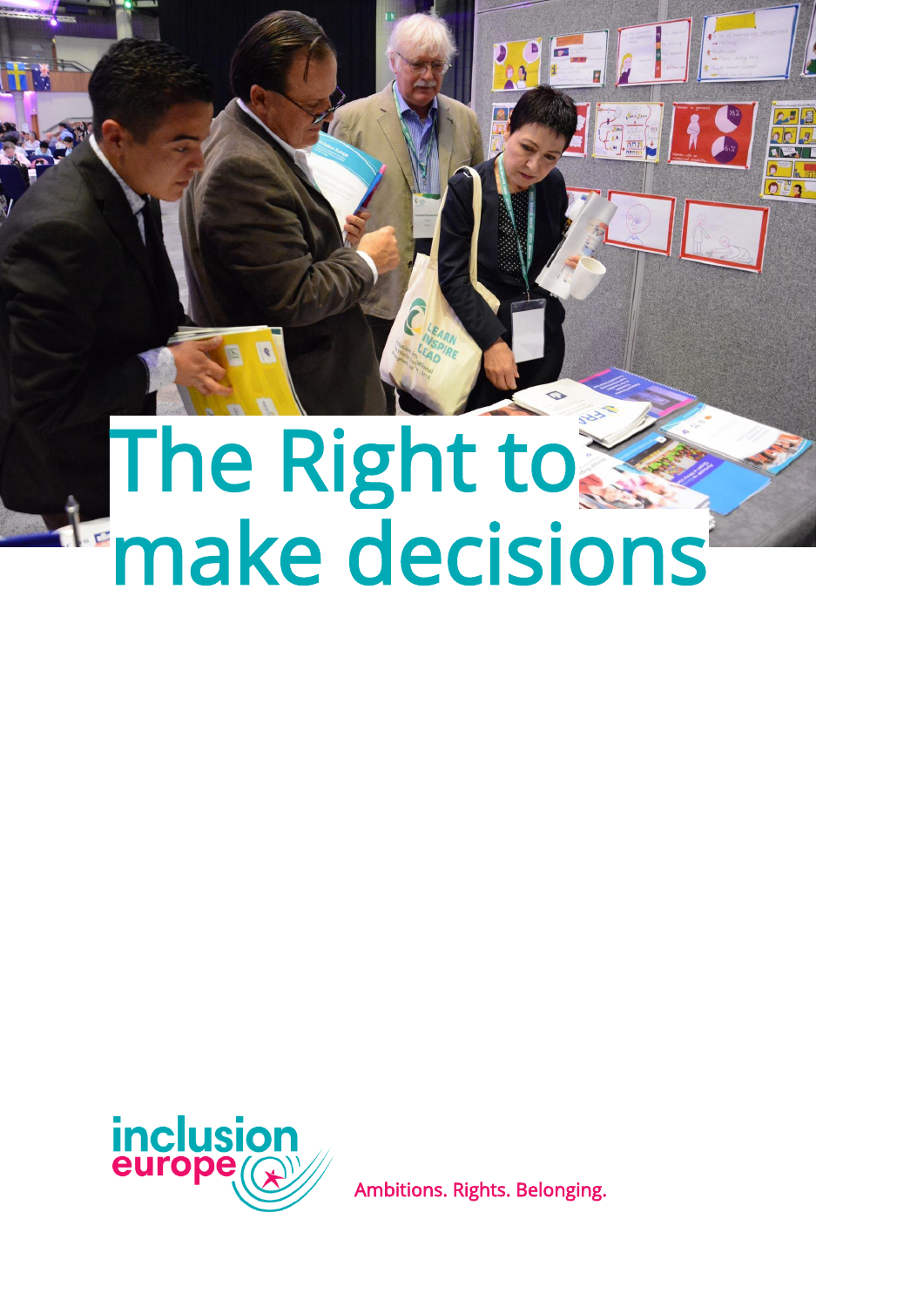



[youtube.com/user/inclusioneurope](http://youtube.com/user/inclusioneurope)

Rue d'Arlon 55 B-1040 Brussels, Belgium Telephone: +32-2-502 28 15 [secretariat@inclusion-europe.org](mailto:secretariat@inclusion-europe.org) [www.inclusion-europe.org](http://www.inclusion-europe.org/)



Co-funded by the European Union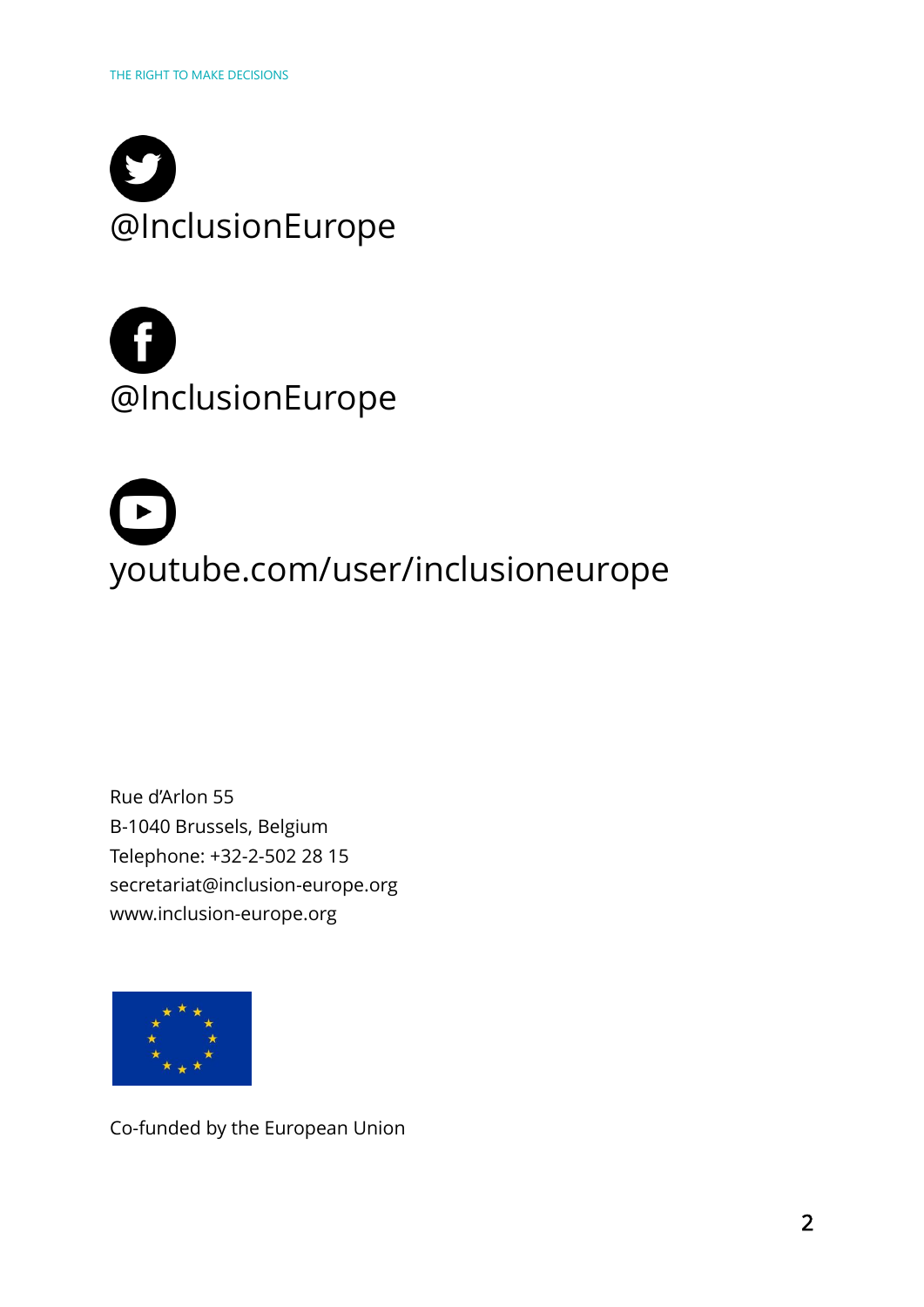This paper was funded by the European Union. The EU bears no responsibility for the contents of this paper.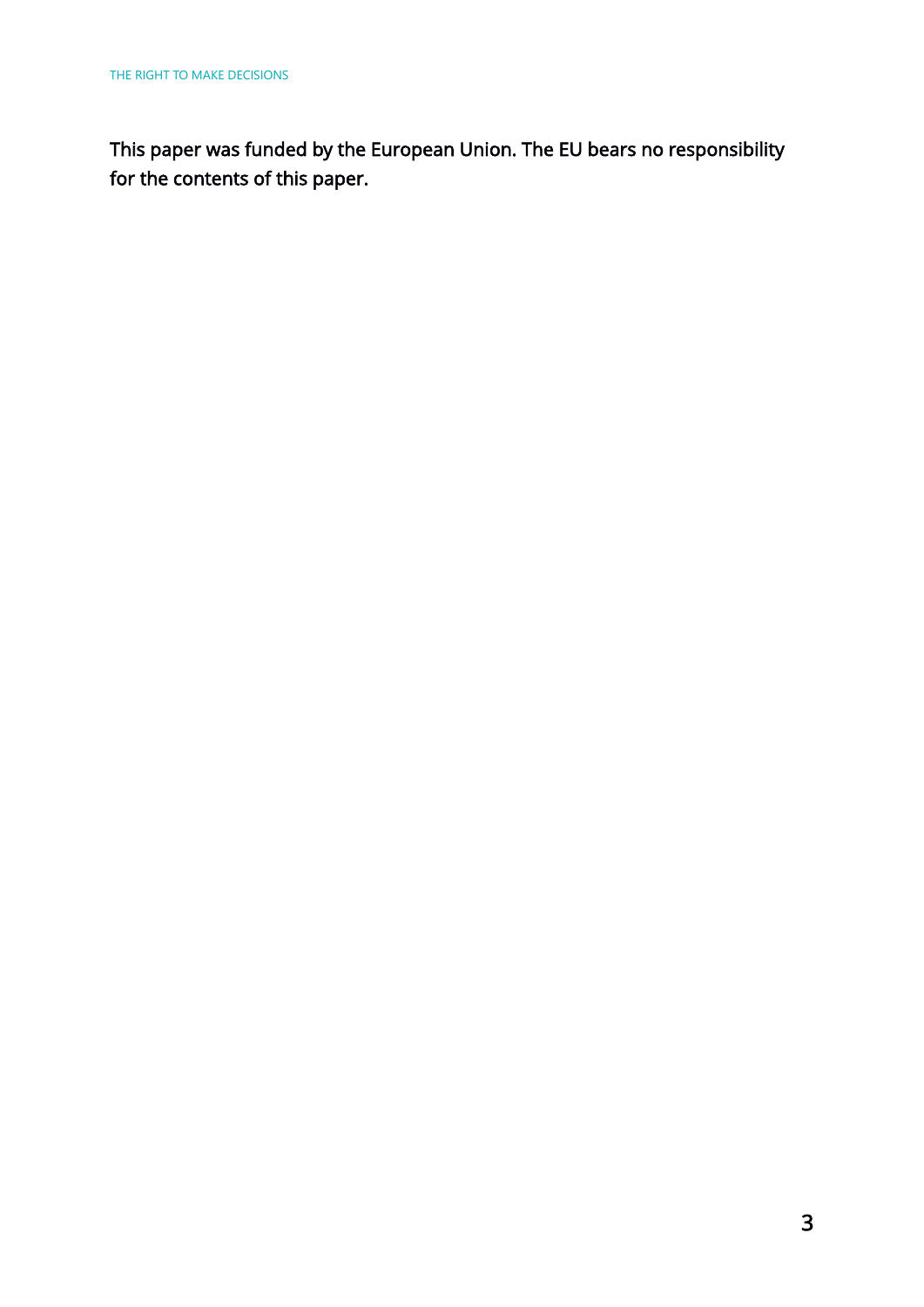### Making decisions

The United Nations Convention on the Rights of Persons with Disabilities says that countries must respect everyone's right to make decisions, including people with disabilities.

The right to make decisions is very important to access many other rights:

- the right to choose where and who you live with
- the right to vote and be elected
- to make healthcare decisions
- the right to marry and have a family<sup>1</sup>
- to have a bank account
- control your own money and property<sup>2</sup>

## 2.

1

### What does it mean to have your legal capacity denied?

Some laws and policies prevent people with disabilities making their own decisions they have many names across countries (curatorship/ but they are known as

<sup>&</sup>lt;sup>1</sup> Committee on the Rights of Persons with Disabilities, 'Article 12: Equal recognition before the law' (2014), 8.

<sup>&</sup>lt;sup>2</sup> Inclusion Europe, 'Easy-to-Read Definitions: Legal Capacity' (please see <u>here</u>)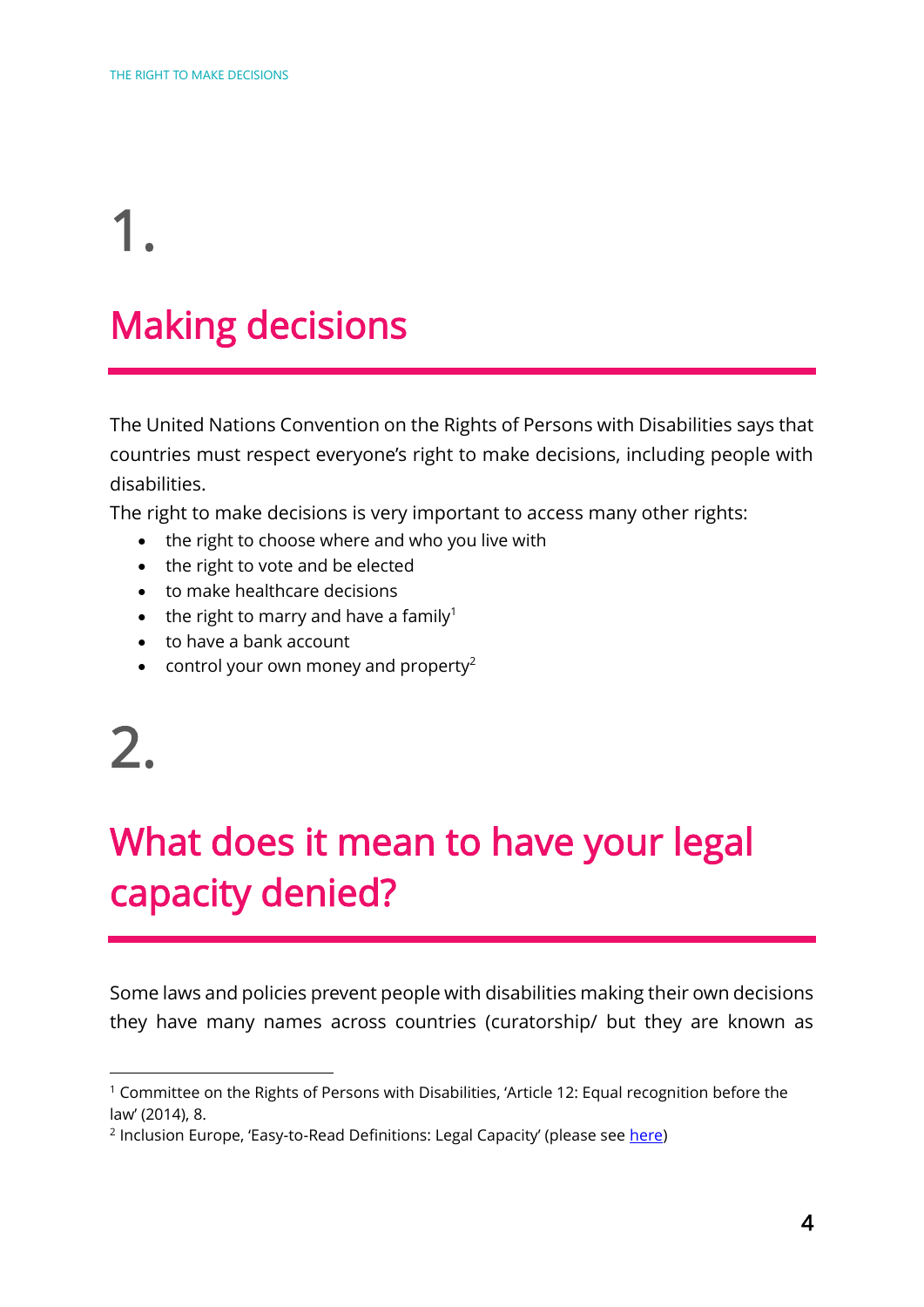guardianship that can have different level of restrictions. They may prevent someone from making decisions for themselves and appoint someone else to make decisions for them, such as:

- 1. Personal decisions, e.g. to choose where they live and with who they live.
- 2. Medical decisions, e.g. to make decisions about healthcare
- 3. Financial decisions, e.g. to control their property

Guardianship and substituted decision-making can never be a good system regardless of the degree of the guardianship and the level of support needs.

# 3.

 $\overline{a}$ 

### Supported Decision-Making

Supported decision-making is support that helps someone to make their own decisions. There are many types of supported decision-making, such as:

- Supported decision-making agreements: They are agreements that do not need a judge to choose someone to help you make decisions.
- Co-decision-making: They are when you choose someone who will make decisions with you. To be a real form of support, people must be able to choose voluntarily who helps them making decisions and to change their minds whenever they want.
- Peer Support: People provide knowledge, experience, emotional, social or practical help to each other. $3$
- Independent Advocates: They support a person to make decisions and talk to all the other people involved.

<sup>&</sup>lt;sup>3</sup> Look at Inclusion Europe project **TOPSIDE** on peer support.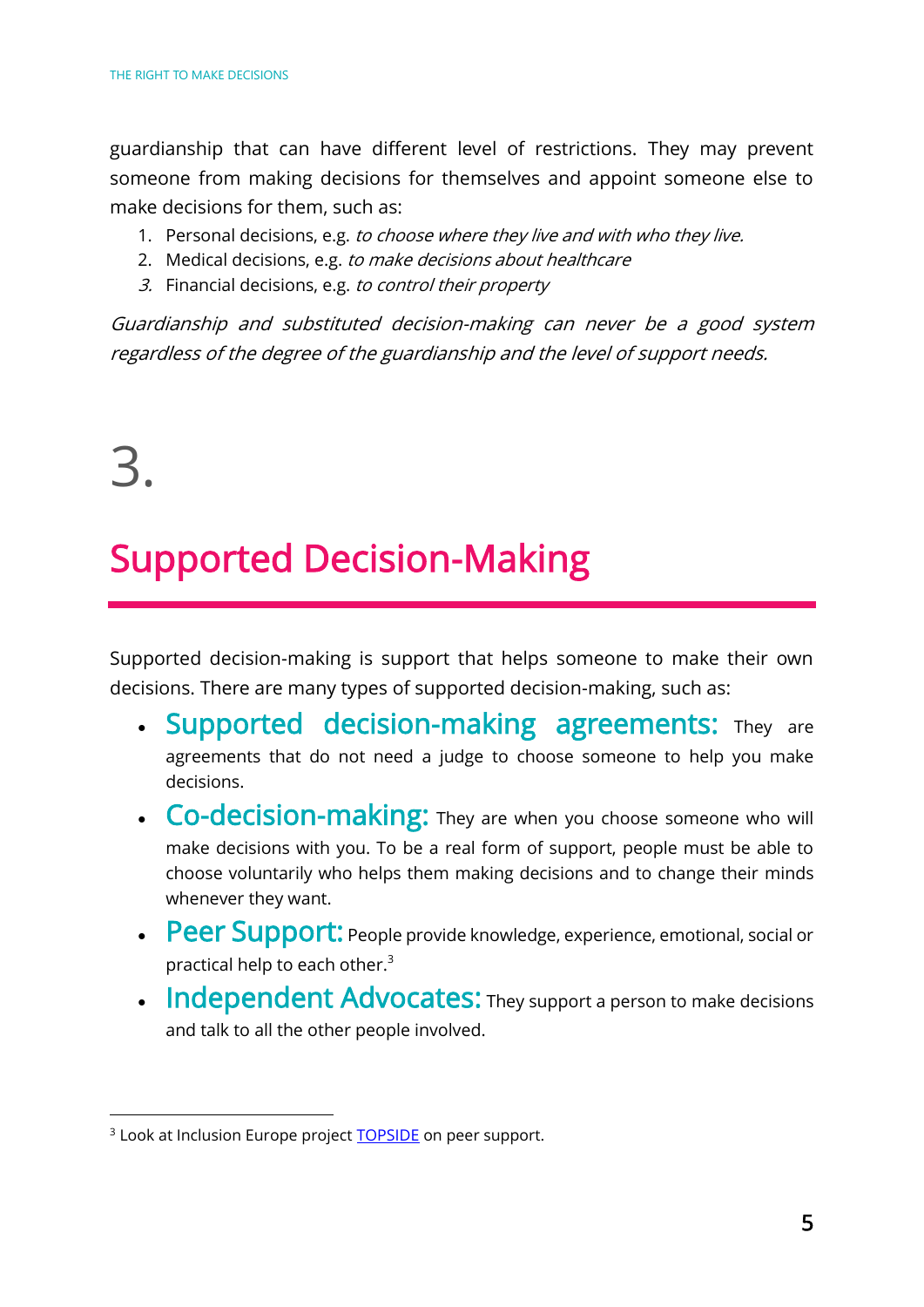$\overline{a}$ 

• Advance Directives: When you write down what you want to happen in the future so others can see what your choices are. In many countries the law says other people are not always obliged to follow your choices."<sup>4</sup>



Legal capacity is essential because it means that the law and other people must respect your decisions. People with intellectual disabilities are too often denied their legal capacity and are subjected to substituted decision-making regimes.<sup>5</sup> Inclusion Europe calls for the recognition of universal legal capacity in Europe to ensure that people with intellectual disabilities are fully included in all aspects of life and have the same rights in practice as everyone else.

"Imagine that you fall in love with another person. And the other person falls in love with you. You become a couple. And then you want to get married. But it is not that easy.

<sup>4</sup> General Assembly, 'Report of the Special Rapporteur on the rights of persons with disabilities' A/HRC/37/56 (12 December 2017), 7 and Easy-to-Read version, at 21.

<sup>5</sup> Committee on the Rights of Persons with Disabilities, "General Comment No. 1" (19 May 2014) CRPD/C/GC/1, 2.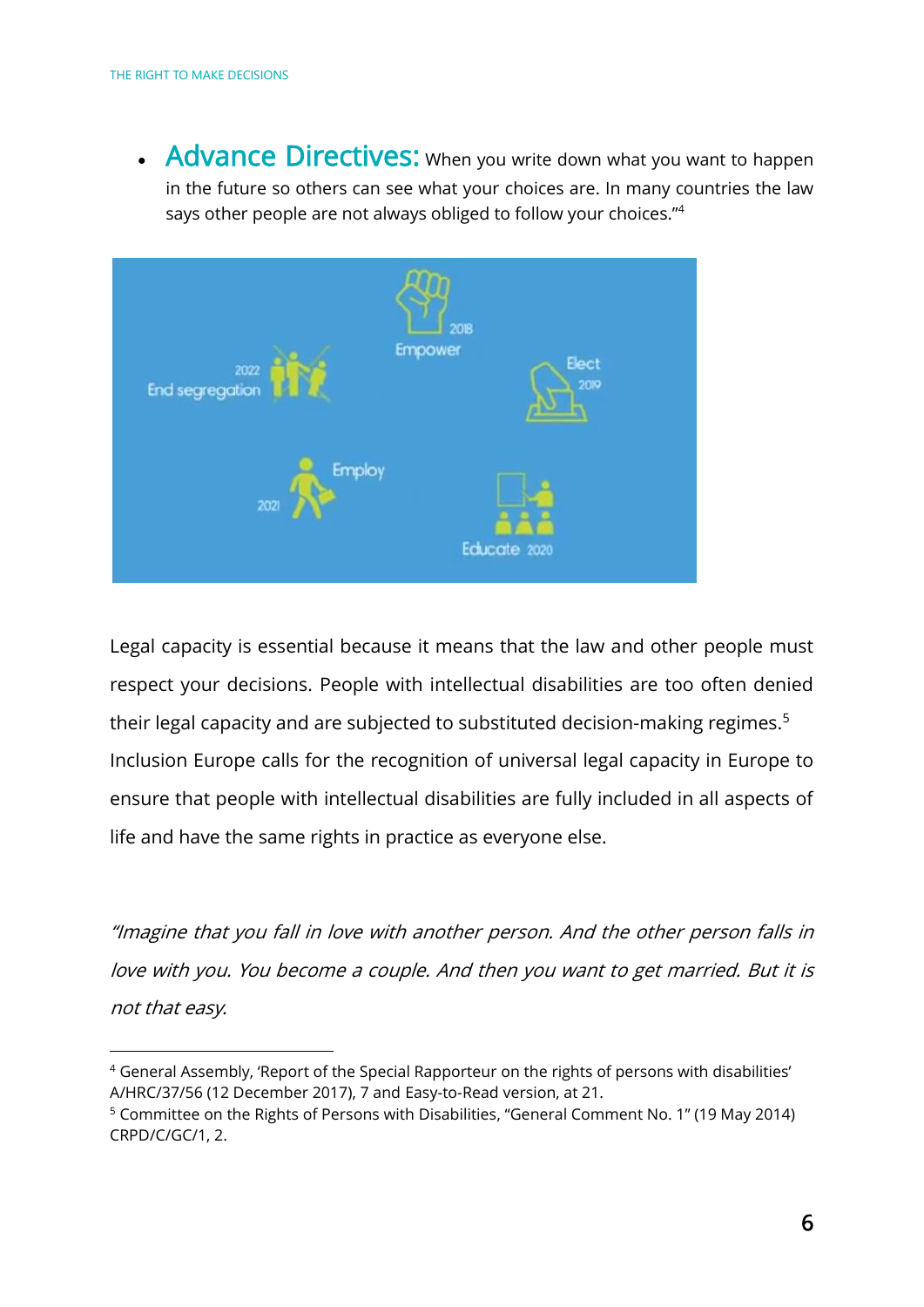You need to come before a judge. The judge can decide if you can get married. And he asks you: "What is love?" This is a very difficult question.

Many people have written about it. But they have not found the answer. Why do you need to find an answer only because you want to get married?" Senada Halilčević ·

# 4.

### What is Legal Capacity?

"Legal capacity is the ability to hold rights and duties (legal standing)

and exercise those rights and duties (legal agency)." 6

Legal capacity is the right to exercise legal rights and to make decisions that can be legally binding.<sup>7</sup> It is the right to make decisions and to have those decisions respected by the law and other people. It is also the right to make mistakes, to learn from it and flourish as everyone else.

All persons have the right to recognition of their legal capacity.<sup>8</sup> The United Nations Convention on the Rights of Persons with Disabilities reaffirmed that regardless of the need of support to exercise their legal capacity, people should not be denied the right to get support in decision-making.<sup>9</sup>

<sup>6</sup> See n (4), 3.

 $7$  General Assembly, Report of the Special Rapporteur on the Rights of Persons with Disabilities A/HRC/37/56 (12 December 2017) 14.

<sup>8</sup> See n (4), 3.

<sup>9</sup> See n (4), 7.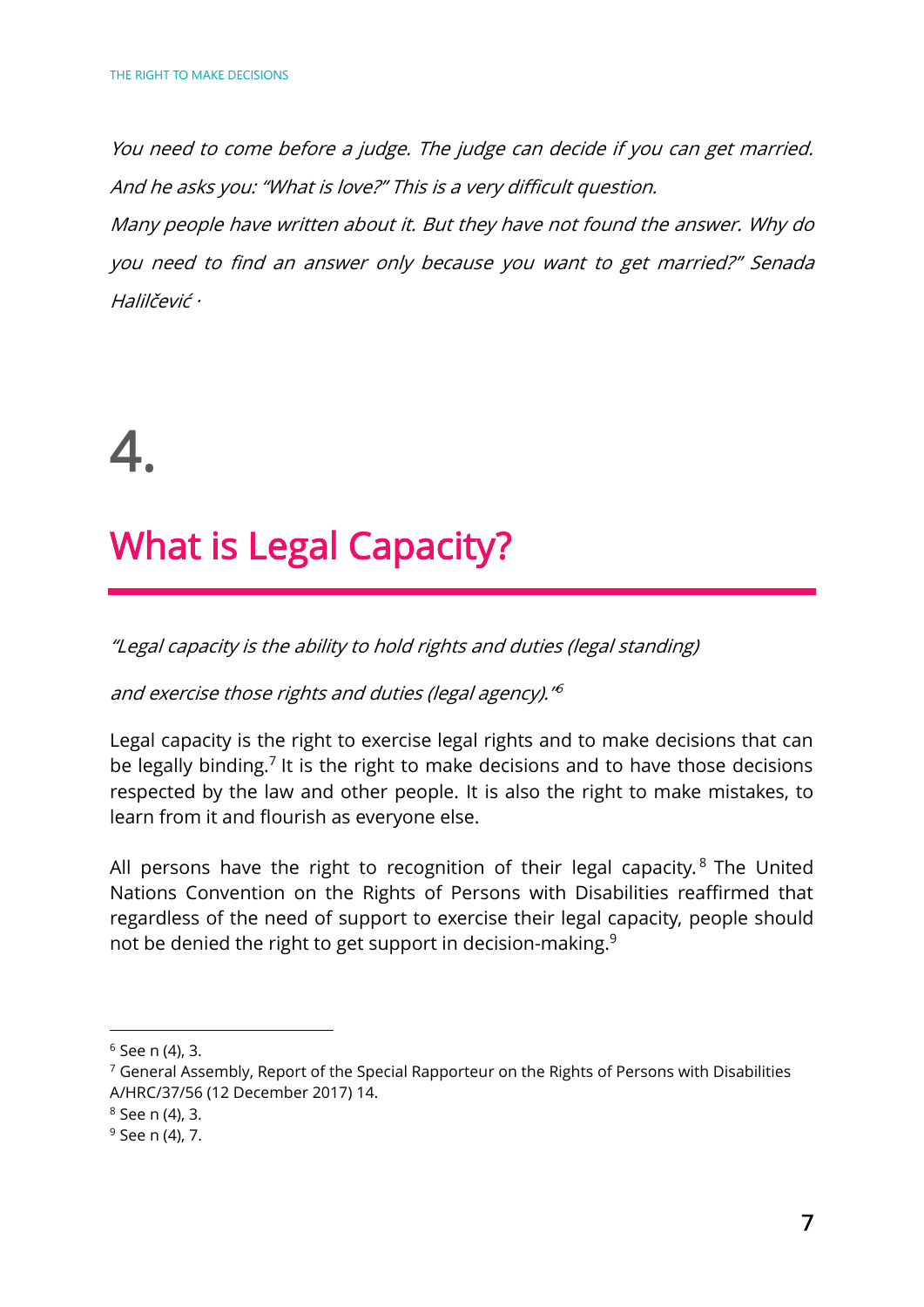Recognition of legal capacity is important to access many other rights, including:

- Managing, owning or inheriting property<sup>10</sup>
- Accessing to financial resources, including loans and mortgages<sup>11</sup>
- Having a birth certificate and passport
- Making medical decisions<sup>12</sup>
- Living independently<sup>13</sup>
- Choosing where or with whom to live<sup>14</sup>
- Getting married and found a family<sup>15</sup>
- Accessing to justice<sup>16</sup>
- Voting or standing for elections<sup>17</sup>

There is never a justification for denying or restricting the legal capacity of an individual, "[a]t all times, including in crisis situations, the individual autonomy and capacity of persons with disabilities to make decisions must be respected."<sup>18</sup> Where an individual's choice cannot be ascertained, the decision must be based on the best interpretation of the individual's will and preference not on the best interest principle, as indicated through prior manifested preference or advanced directive etc $19$ 

1

<sup>18</sup> See n (4), 5.

<sup>10</sup> See n (4), 7.

<sup>11</sup> See n (4) 3.

 $12$  See n (4) 3.

 $13$  See n (4), 9 and 11.

<sup>14</sup> See n (4), 12.

<sup>15</sup> See n (4), 8.

<sup>16</sup> See n (4), 10.

<sup>17</sup> See n (4), 12.

 $19$  Ihid 31.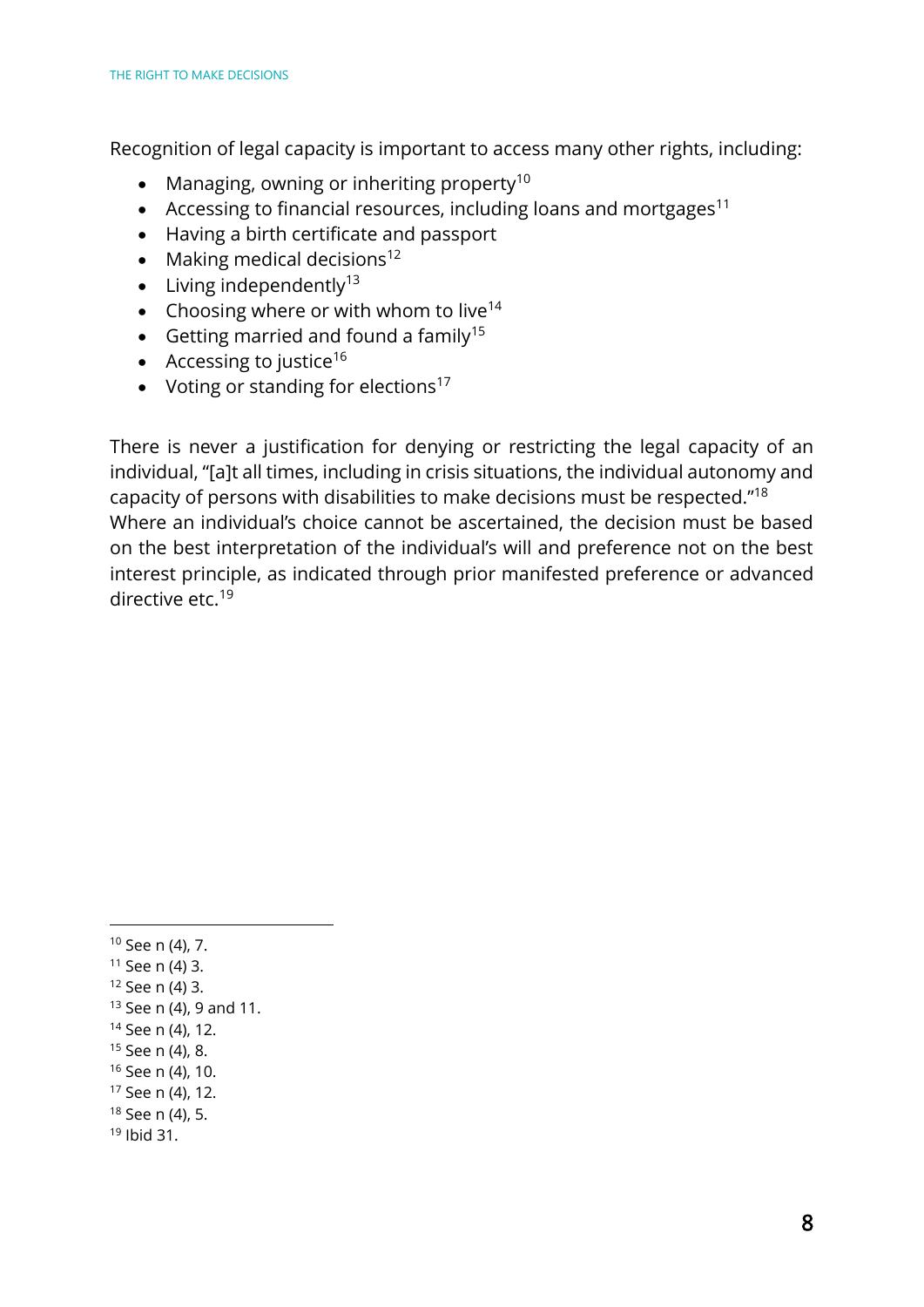### What does it mean to have your legal capacity denied?

People with intellectual disabilities are too often denied their legal capacity and subjected to substituted decision-making.<sup>20</sup> It means they cannot make decisions by themselves but that someone else is making decisions for them. Women with disabilities, people with complex support needs and older persons with disabilities are also particularly at risk of being subjected to substituted decision-making.<sup>21</sup> "Imagine if someone else was making decisions for you. They could decide to take you away, lock you up, not listen to you, give you medication, block you from doing your work and living your life with your body and mind the way they are" 22 There are many different laws and practices that provide for substituted decisionmaking, including;

- 1. Plenary guardianship
- 2. Judicial interdiction
- 3. Partial guardianship<sup>23</sup>

Even where there is no formal or legal denial of a persons' legal capacity there may still be informal substituted decision-making.<sup>24</sup>

Denial or restrictions on the legal capacity of an individual can have a profound impact on their life. People who are denied their right to legal capacity may be prevented from accessing many of their other rights, and as a result may be for example:

 $20$  See n (4), 2.

<sup>21</sup> Ibid 17 and 18.

<sup>&</sup>lt;sup>22</sup> International Disability Caucus: Advocacy paper during Ad Hoc Committee on a Comprehensive and Integral International Convention on and Promotion of the Rights and Dignity of Persons with Disabilities, Nothing about Us without Us, 31 January 2006.

 $23$  See n (4), 6.

<sup>24</sup> See n (3) 16.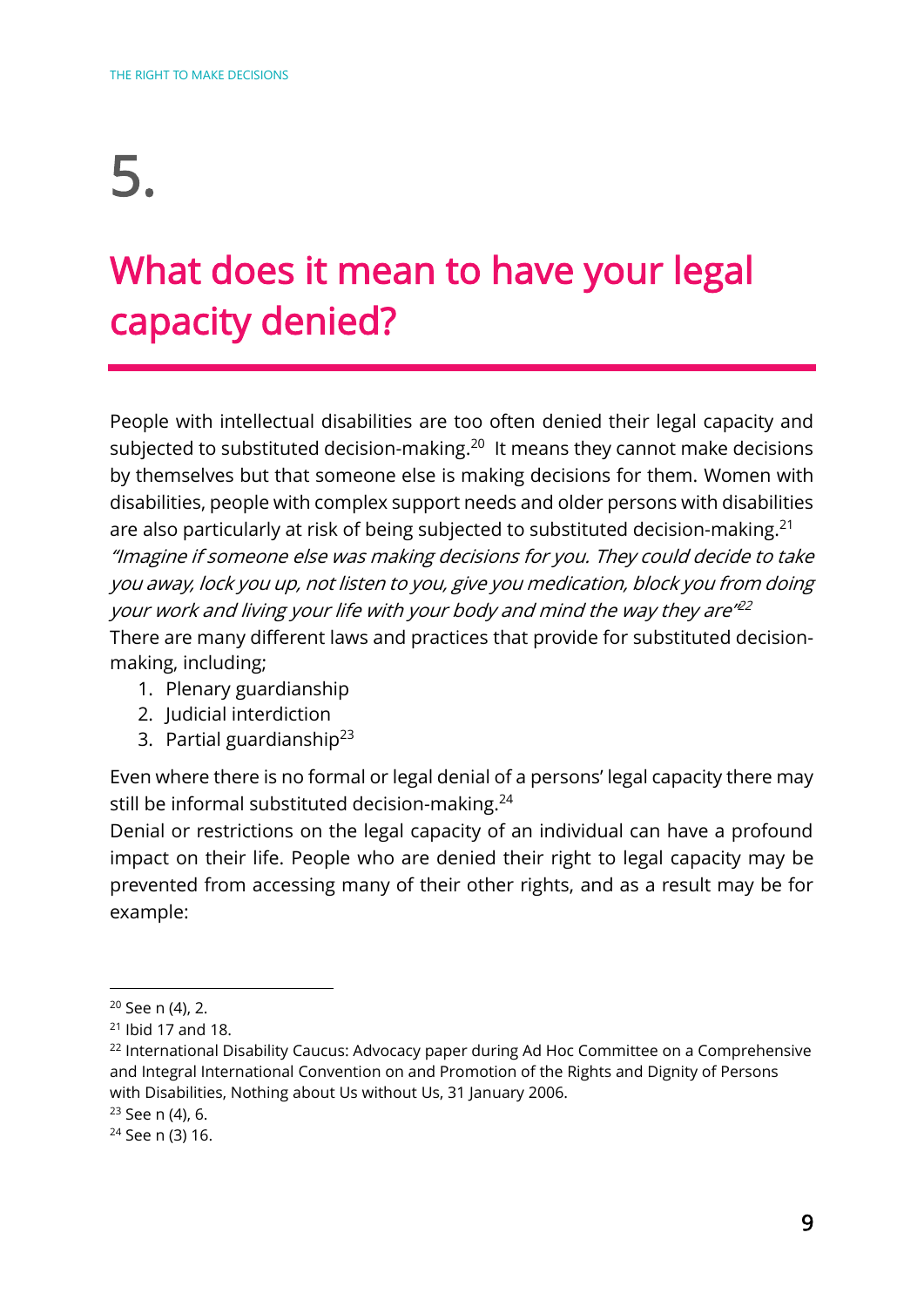#### • Assessed unable to vote and stand for election 25

➔ "I am under comprehensive guardianship. […] Because of this I cannot vote and we cannot get married either. I am not the only one with these problems, there are many of us. I cannot sign an employment contract; I cannot work so I have many such disadvantages." (Man with intellectual disabilities, 53, Hungary)" <sup>26</sup>

#### • Denied the Right to assembly

→ The denial of legal capacity also has an impact on collective rights. People will be prevented to participate through an organisation as it will not have legal standing. Access to funding will be compromised due to the impossibility for people to open a bank account.<sup>27</sup>

#### • Denied access to justice

➔ Legal capacity and ECHR article 5 on right to liberty "In the Kędzior case, for example, the ECtHR noted that the law does not prescribe periodic reviews of the need for detention when the placement is considered voluntary, and the lack of legal capacity prevented the individual from initiating any judicial remedy against his detention."<sup>28</sup>

#### • Prevented from choosing where and with whom to live

➔ One woman living in a protected home in Bulgaria wanted to live in her grandmother's house, but her uncle, who is on her guardianship council, disagreed: "He told me that he is afraid I would not be able to live alone in the house as it is not safe. He thinks there is a chance that I might be attacked by criminals as the house is located in the suburbs of a village." <sup>29</sup>(Woman with intellectual disabilities, 44, Bulgaria) <sup>30</sup>

<sup>25</sup> See n (4), 8.

<sup>&</sup>lt;sup>26</sup> FRA report on legal capacity, p.45

<sup>27</sup> Inclusion Europe submission on CRPD General Comment n°7

<sup>28</sup> FRA report legal capacity, 2013, p19

<sup>&</sup>lt;sup>29</sup> FRA report on legal capacity, 2013, p.47

<sup>&</sup>lt;sup>30</sup> FRA report on legal capacity, 2013, p.47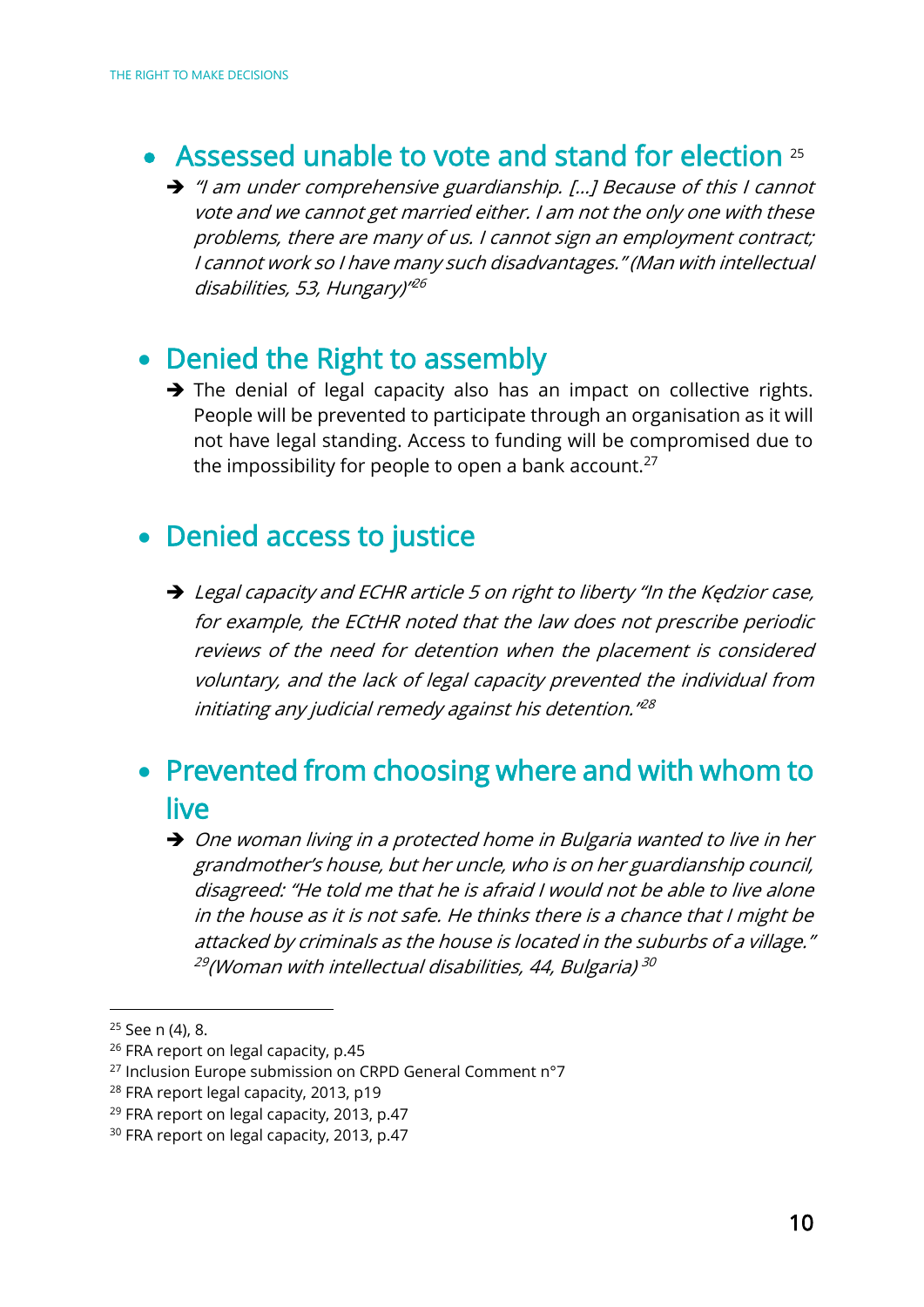- ➔ One woman participating in a project led by Inclusion Europe left an institution and still strongly felt the lack of control over her life: "My biggest fear is that I will be put back into an institution"<sup>31</sup>
- ➔ "Nina lived on her own for quite a while. Then suddenly five people were added to the house. Nobody looked at whether this would be a match or not, they were just suddenly there. Nina became scared and withdrawn. Nobody tried to find out what she wanted. She was not allowed to have a good time with the others, not even with the one man she did get on with. The staff wanted to control everything." Nina's mother, aged 38 32

#### • Refused the right to marry and found a family

People with intellectual disabilities are often demanded more than others to be "allowed" to express their love, which can lead to grotesque situations: an example reported by Senada Halilčević, Inclusion Europe Vice-President : In Croatia, a judge had been confronted with the "task" to decide if a couple with intellectual disabilities had the "capacity to get married". He chose to ask them a question that no one can give a definitive answer to: "What is love?"

#### • Declared unable consent to medical treatment

- ➔ "Respondents with intellectual disabilities in Romania highlighted that it was difficult to challenge family pressure because parents often acted as the contact point with medical professionals: Unfortunately [the doctor] doesn't discuss [my treatment] with me, but with my mother." (Man with intellectual disabilities, 30, Romania)<sup>33</sup>
- → "Mv mother didn't tell me about the treatment's side effects. [...] Unfortunately, I felt them by myself. [T}he medicine I was taking, it made me feel intoxicated, dizzy." (Man with intellectual disabilities, 30, Romania) 34

<sup>32</sup> (n32)

<sup>&</sup>lt;sup>31</sup> VAW project, more information [here.](https://inclusion-europe.eu/?p=7892)

<sup>&</sup>lt;sup>33</sup> FRA report on legal capacity, 2013, p.49

<sup>&</sup>lt;sup>34</sup> FRA report on legal capacity, 2013, p.51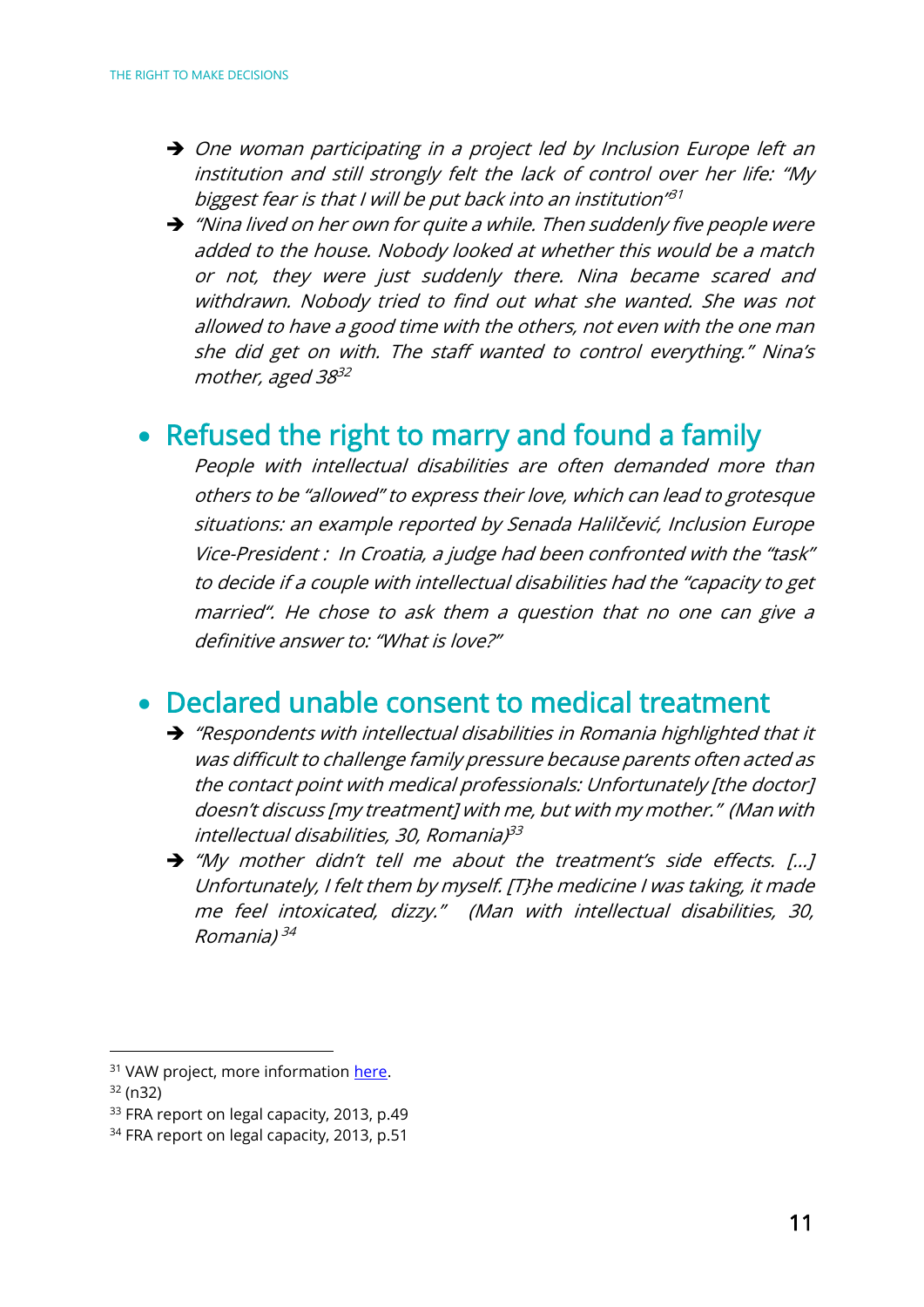#### • Make daily life decisions

- ➔ "One woman living in a residential home in the United Kingdom described how severely curtailed were her opportunities for making even small decisions such as what time to get up and what to eat: 'My mum is my guardian and I can't say 'no' to her. If she wants me she can phone up the house. And the house phones her. Everything is controlled by her. And I can't breathe. Because she's there – in my face. In this. In that. And you know she's everywhere. […] I know she's my mum but I've tried to move away from her slowly but it's not working.' (Woman with intellectual disabilities, 27, United Kingdom)" 35
- ➔ "I get a small disability allowance. […] My mother takes this money." (Man with intellectual disabilities, 21, Romania 36
- ➔ "I was placed in care at 11 months of age. As a child I was always moved around. Like a lost parcel in the postal services. Every time I reached a certain age, I had to move again. I just wanted a home. Somewhere I felt safe." Mary, aged 47 (Life after violence)

The Committee on the Rights of Persons with Disabilities has expressly stated that a disability or an impairment can never be a reason for denying an individual their right to legal capacity. $37$ 

Restrictions and limitations on legal capacity don't just deny the rights of people with disabilities, they also "perpetuate discrimination and exclusion against persons with disabilities and pave the way to different forms of abuse, corruption, exploitation, coercion, exploitation, coercion and institutionalisation." 38

<sup>&</sup>lt;sup>35</sup> FRA report on legal capacity, 2013, p.44

<sup>&</sup>lt;sup>36</sup> FRA report on legal capacity, 2013, p.45

<sup>37</sup> See n (4), 3.

<sup>&</sup>lt;sup>38</sup> General Assembly, Report of the Special Rapporteur on the Rights of Persons with Disabilities A/HRC/37/56 (12 December 2017) 16.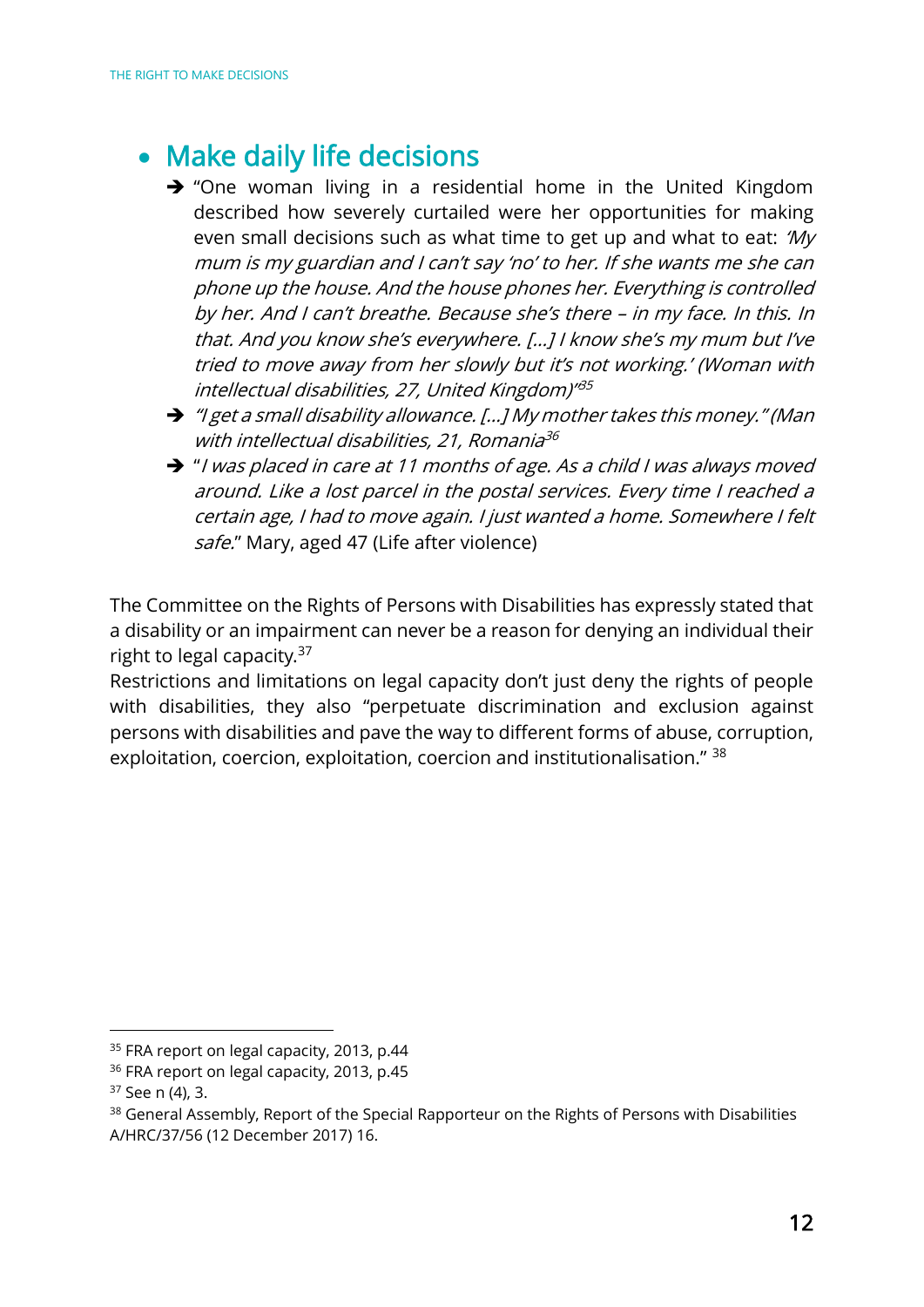### Supported Decision-Making

"Systems of supported decision-making should not over regulate

the lives of persons with disabilities."<sup>89</sup>

Education plays a key role in supporting people to improve their ability to make decision and get more autonomy and acquiring independent living skills. The impossibility for a child to attend regular schools and in some cases, to grow in an institution as opposed to a family environment prevent his/her from developing decision making skills.

State parties cannot just remove substituted decision-making, they must replace it with supported decision-making options.<sup>40</sup>

Supported decision-making is the support provided for individuals to make their own decisions, there are many types of supported decision-making mechanisms. Supported decision-making must be available to everyone.<sup>41</sup> A person must be able to choose the form and duration of support, and be able to change the support or end it at any time. $42$ 

Supported decision-making includes many laws and practices, such as:

- 1. Supported decision-making agreements $43$
- 2. Co-decision-making agreements<sup>44</sup>
- 3. Independent advocacy $45$
- 4. Peer support<sup>46</sup>
- 5. Advance planning: which enables a person to "state their will and preference which should be followed at a time when they may not be in

<sup>&</sup>lt;sup>39</sup> See n (4),7.

 $40$  See n (4), 6.

<sup>41</sup> See n (4), 7.

<sup>42</sup> See n (4), 7.

<sup>43</sup> See n (3), 7 and Easy-to-Read version, at 21.

<sup>44</sup> See n (3), 7 and Easy-to-Read version, at 21.

<sup>45</sup> See n (3), 7 and Easy-to-Read version, at 21.

<sup>46</sup> See n (3), 7 and Easy-to-Read version, at 21.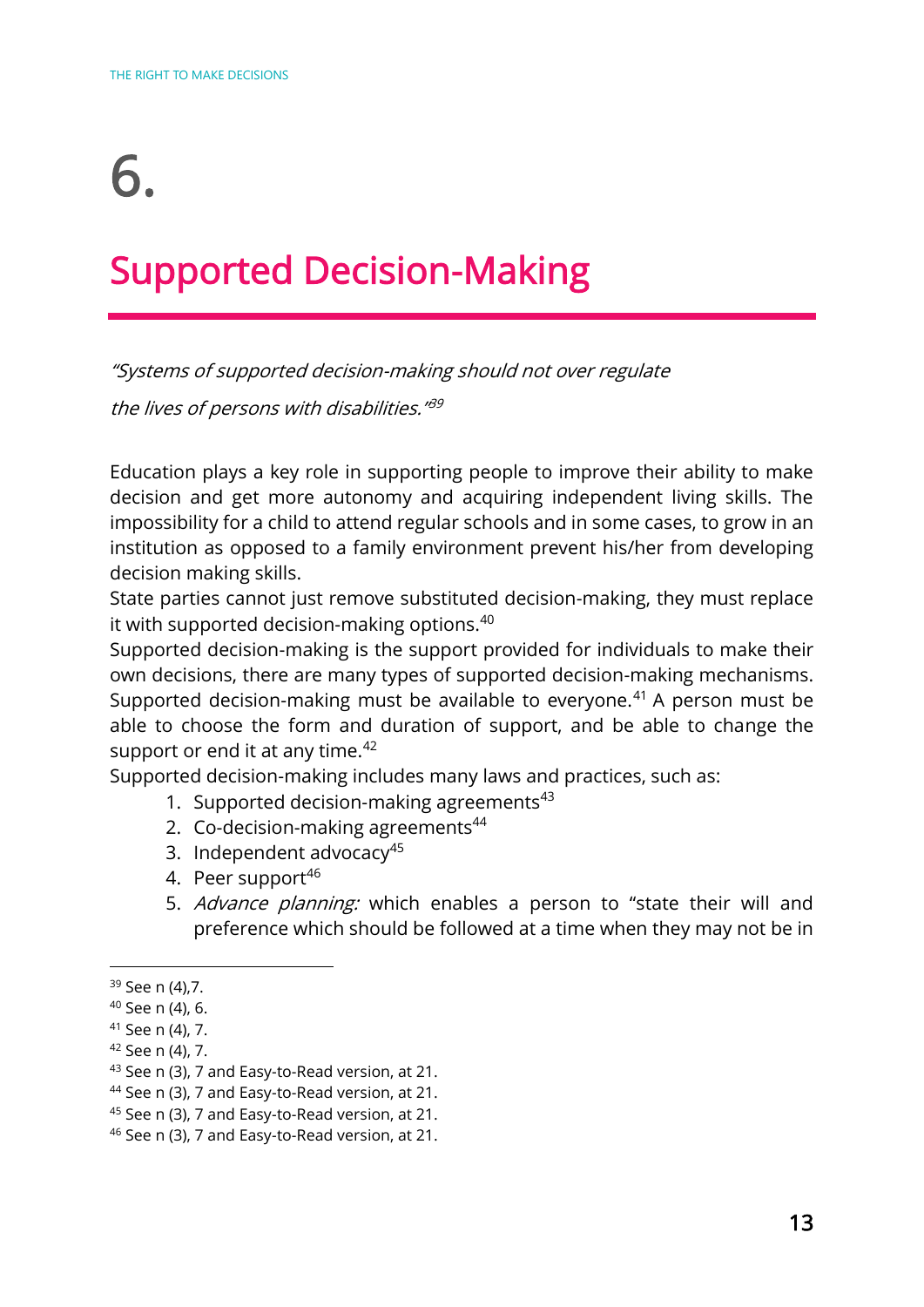a position to communicate their wishes to others."<sup>47</sup> However, advance planning should not come into effect because someone is deemed "incapacitated."<sup>48</sup>

The level of support needed should not prevent an individual from receiving the support necessary to make decisions, everyone should have options to choose the support they would like for decision-making.<sup>49</sup>

Supported decision-making should support people to make their own decisions, and people with intellectual disabilities must have the same right to make mistakes or be wrong as everyone else. 50

Sometimes, member states can present so-called "Supported decision-making" that are not truly respectful of one's will and preferences. Therefore it is important to be sure people who needs support can

- $\circ$  choose the type of support they want if they want support
- $\circ$  choose when they want the support/when they want it to stop.

As the Special Rapporteur stressed: Support for supported decision-making must always be based on the will and preference, or where it is impracticable to obtain the will and preference, the best interpretation of the will and preference of the individual. Supported decision-making must never occur on the basis of best interest.<sup>51</sup>

<sup>47</sup> See n (4), 5.

<sup>48</sup> See n (4), 5.

<sup>49</sup> See n (4), 7.

<sup>50</sup> See n (4), 5.

<sup>51</sup> See n (4), 7. See also Inclusion Europe paper on legal capacity.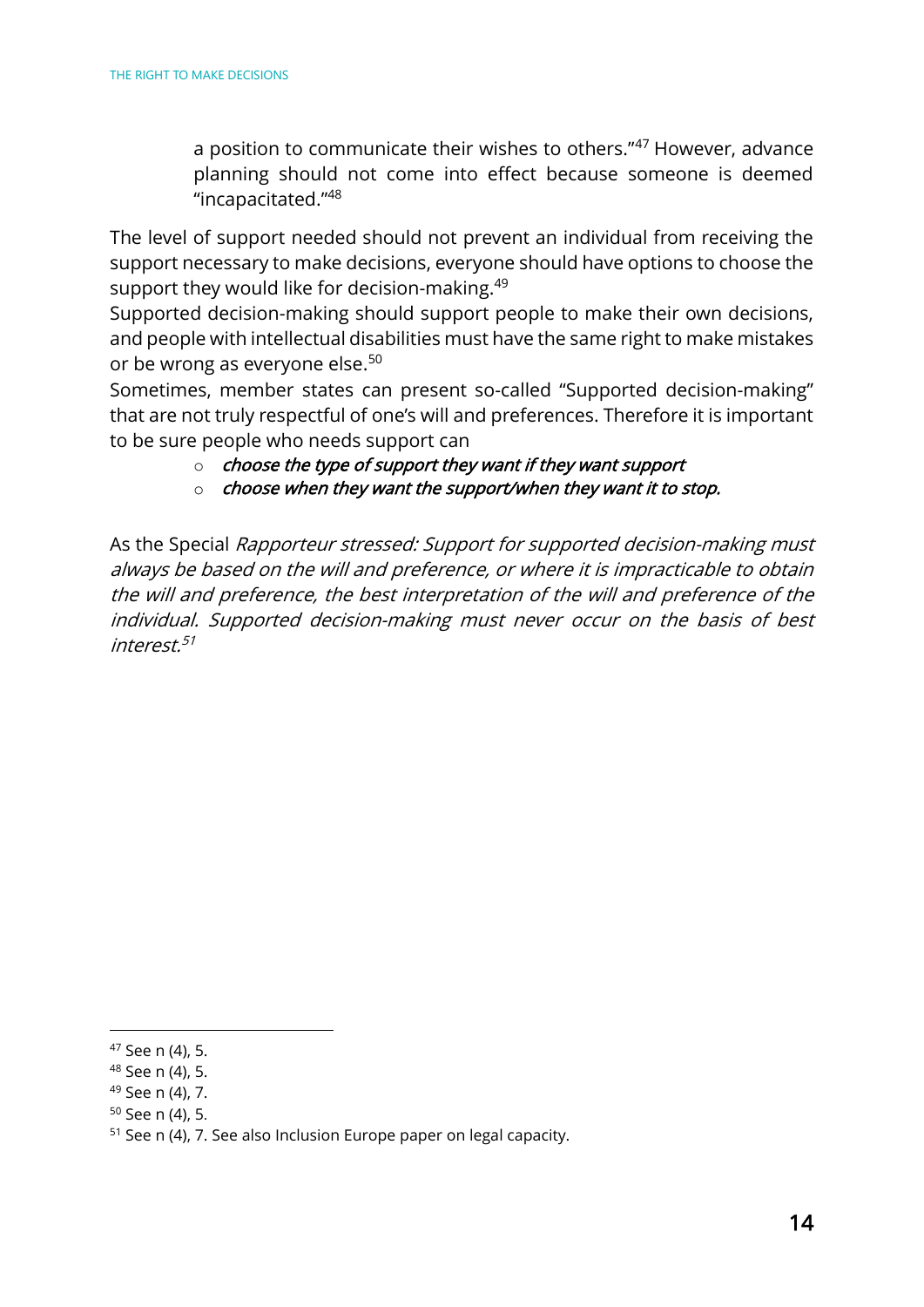### Safeguards for legal capacity

Supported decision-making should support people to make their own decisions, and people with intellectual disabilities must have the same right to make mistakes or be wrong as everyone else.<sup>52</sup>

Sometimes, member states can present so-called "Supported decision-making" that are not truly respectful of one's will and preferences. Therefore it is important to be sure people who needs support can

- $\circ$  choose the type of support they want if they want support
- $\circ$  choose when they want the support/when they want it to stop.

As the Special Rapporteur stressed: Support for supported decision-making must always be based on the will and preference, or where it is impracticable to obtain the will and preference, the best interpretation of the will and preference of the individual. Supported decision-making must never occur on the basis of best interest.<sup>53</sup>

In order for supported decision-making to be respectful, adequate and appropriate, some safeguards need to be put in place. Safeguards can be seen as individualised arrangements in the process of identifying ones' own will and preferences, but also a set of measures to prevent supporters overstepping their duties or even damaging the person they support, to guarantee that the person's rights, will and preferences are respected.

General Comment n. 1 provides for eight crucial features of safeguards<sup>54</sup>:

- Appropriate and effective to prevent abuse, by both the supporters and third parties.
- Respectful of the right of the person. Safeguards cannot in any case limit any right laid out in the CRPD, such as the right to vote (art. 29), the right to marry and found

1

<sup>52</sup> See n (4), 5.

 $53$  See n (4), 7. See also Inclusion Europe paper on legal capacity.

<sup>54</sup> See CRPD Committee, General Comment n°1, § 20.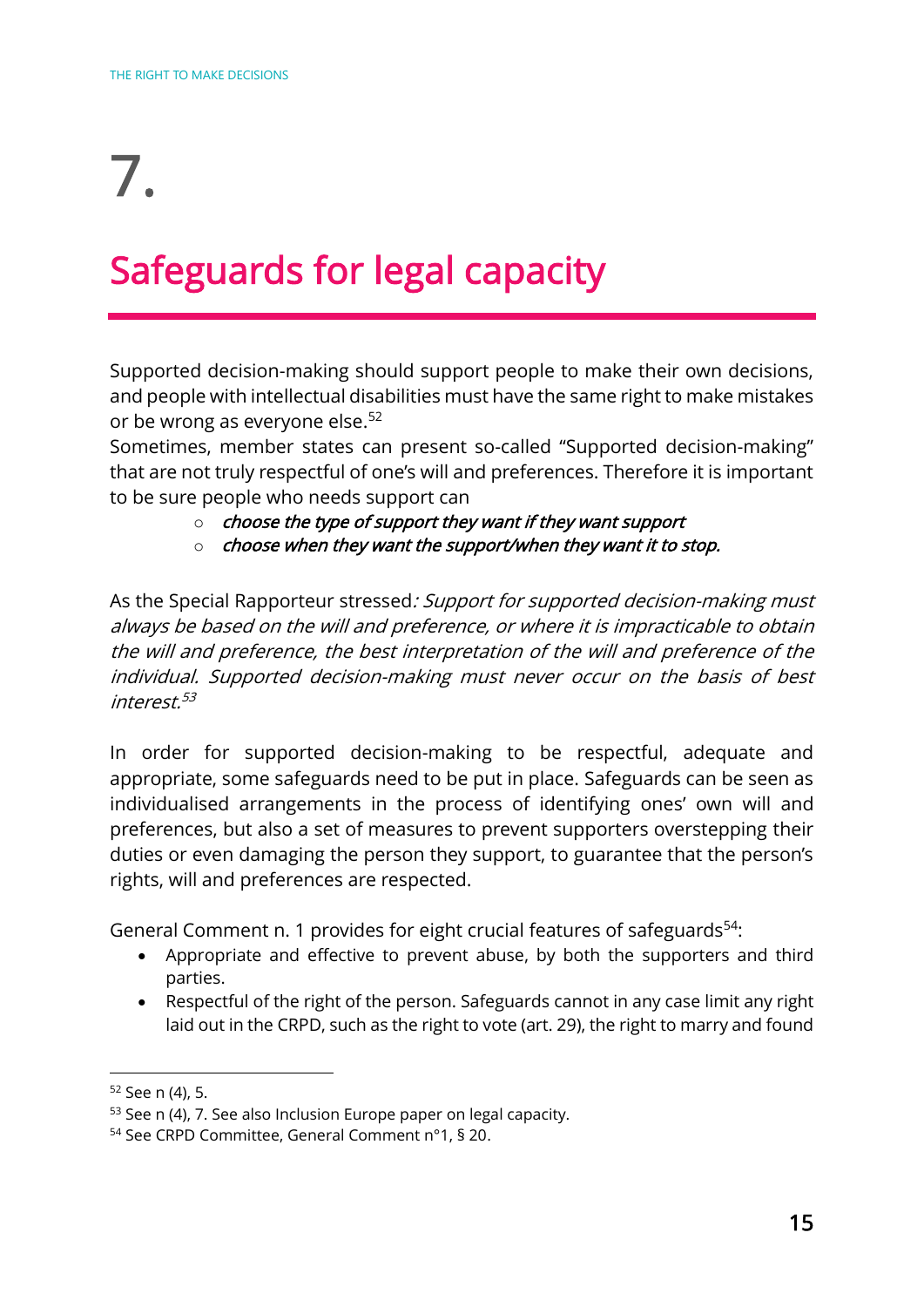a family (art. 23), the right to choose where to live (art. 19), access to justice (art. 13).

• Respectful of the will and preferences of the person, replacing the "best interest" principle.

The notion of "best interpretation of will and preferences" allows for decisions when will and preferences cannot be determined with certainty. It is also necessary to set up standards for situations in which expressed will and preferences would lead to serious harm, as well as in cases of conflicting will and preferences.

- Free of conflict of interest and undue influence, that might undermine the relationship between the supporter and the supported person and this latter's freedom of choice.
- Proportional and tailored to the person's circumstances. The person supported should always be involved in the assessment and re-assessments of the kind of support needed.
- In place for the shortest time possible. Capacity should be understood as a dynamic notion taking into account also potential future changes. In any case, as soon as a specific measure becomes unnecessary or unwanted by the supported person, it needs to be removed.
- Subject to regular review by a competent, independent and impartial authority or judicial body. The body should be made up of experts who have competence in human rights and other legal requirements, independent from other bodies and impartial with respect to other interested parties.
- Proportional to the degree to which such measures affect the person's rights and interests, in order for the person to not receive too little or too much of the support.

Inclusion Europe fully supports the transition from substituted decision-making to supported decision-making, which is a right that must be recognized in national law according to the correct implementation of CRPD and the relevant jurisprudence. Good-quality information around supported decision-making schemes and how to access them should be made accessible to people with disabilities, their families and other relevant stakeholders, including national registries of supporters or other forms of legitimation and monitoring.